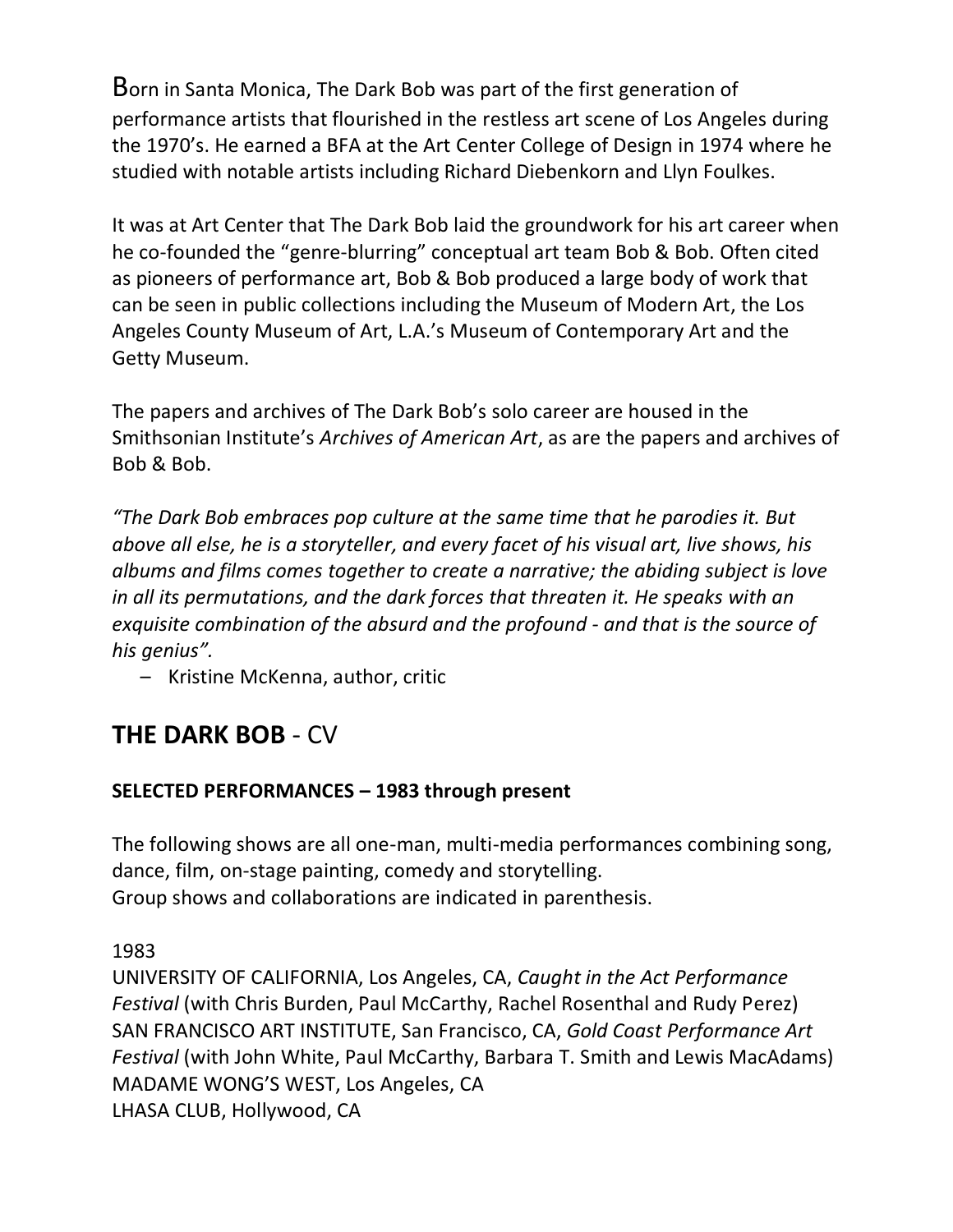INSTITUTE OF CONTEMPORARY ART, Boston, MA, *ICA Currents* (with Nam June Paik, Ilene Segalove and Eleanor Antin) SUSHI GALLERY, San Diego, CA *Neo-Fest* (with Tim Miller, Pat Oleszko and Jo Harvey Allen) RANDOLPH STREET GALLERY, Chicago, IL KANSAS CITY ART INSTITUTE, Kansas City, MO HALLWALLS, Buffalo, NY COCHISE FINE ARTS, Bisbee, AZ

## 1985

THE MARK TAPER FORUM and MOCA, the Museum of Contemporary Art, Los Angeles, *KabbaLAmobile*, (a commissioned collaboration with Rachel Rosenthal), Los Angeles, CA, LHASA CLUB, Hollywood, CA NEW LANGTON ARTS, San Francisco, CA INSTITUTE OF CONTEMPORARY ART, San Jose, CA SAN JOSE MUSEUM OF ART, San Jose, CA CALIFORNIA STATE UNIVERSITY, Long Beach, CA PHANTOM GALLERY, Tucson, AZ C.A.G.E. GALLERY, Cincinnati, OH THE METRO CLUB, Cincinnati, OH RACE STREET GALLERY, Grand Rapids, MI PAINTED BRIDE ART CENTER, Philadelphia, PA

1986

CHICAGO ART INSTITUTE, Chicago, IL RANDOLPH STREET GALLERY, Chicago, IL TUCSON POETRY FESTIVAL, Tucson, AZ UNIVERSITY OF MASSACHUSETTS, Amherst, MA CLUB MAN RAY, Boston, MA CLEVELAND STATE UNIVERSITY, Cleveland, OH THREE RIVERS FESTIVAL, Pittsburgh, PA (with Smokey Robinson, Judy Collins, Nitty Gritty Dirt Band and Jan & Dean) PORTLAND CENTER FOR THE VISUAL ARTS, Portland, OR PORTLAND STATE UNIVERSITY, Portland, OR KANSAS CITY ART INSTITUTE, Kansas City, MO DRURY COLLEGE, Springfield, MO CHINO STATE PRISON, Chino, CA CLUB 9, San Francisco, CA LHASA CLUB, Hollywood, CA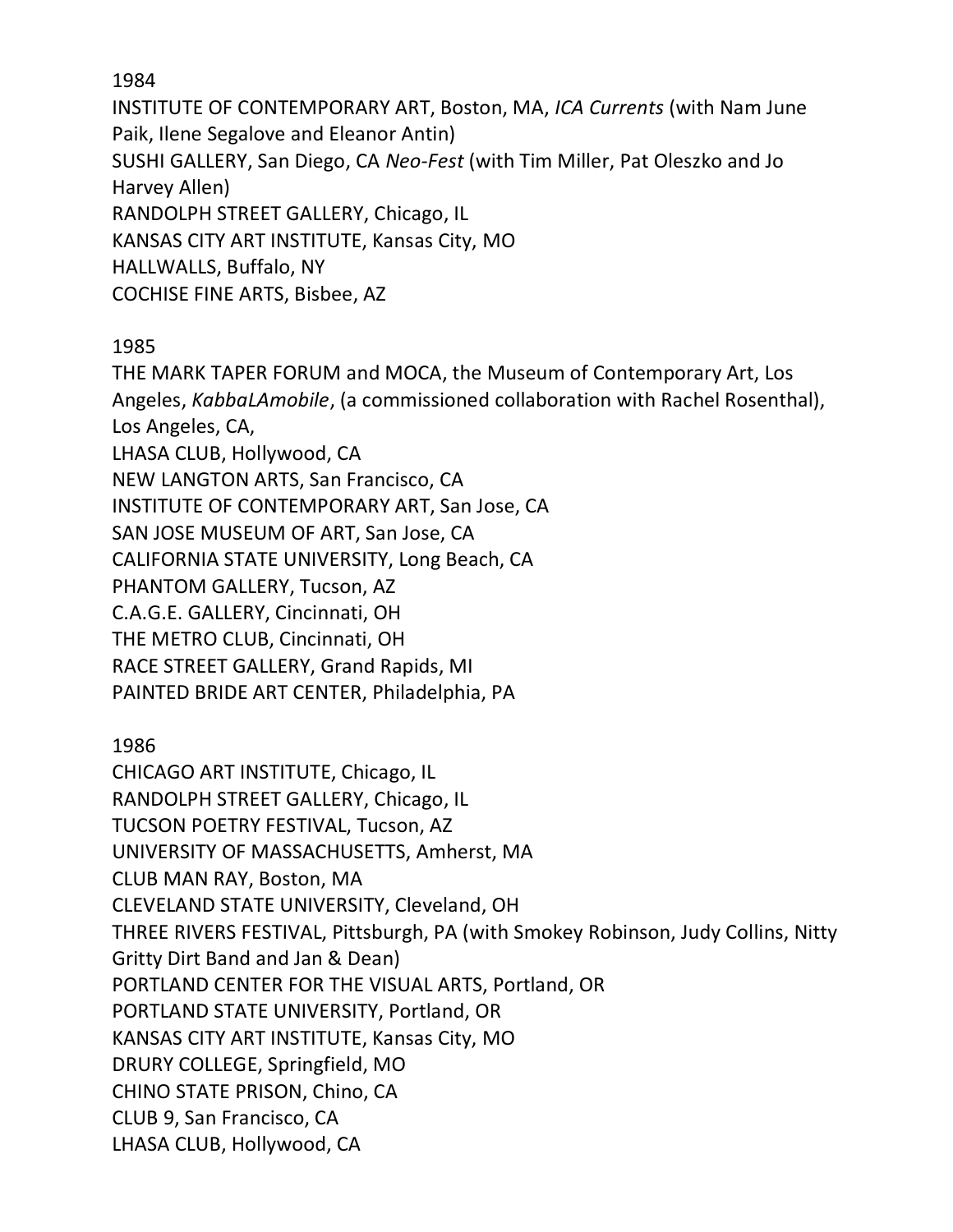THE ROXY, Sunset Strip, Hollywood, CA

MADAM WONG WEST, Los Angeles, CA

SANTA BARBARA MUSEUM OF ART, Contemporary Arts Center, Santa Barbara, CA OLIO THEATER, Los Angeles, CA (with Llyn Foulkes, Rachel Rosenthal and John Fleck)

D-ART Visual and Performing Arts Center, Dallas, TX

DIVERSE WORKS, Houston, TX

PYRAMID ART CENTER, Rochester, NY

REAL ART WAYS, Hartford, CT

PAINTED BRIDE ART CENTER, Philadelphia, PA

TOUCHSTONE ART CENTER, Farmington, PA

UNIVERSITY OF COLORADO, Boulder, CO

FLOOD ZONE CONCERT HALL, Richmond, VA, *Mountain Lake Symposium of Stony* 

*Brook* (with Allan Kaprow). Sponsored by the Virginia State Arts Council

1708 MAIN GALLERY, Richmond, VA

JEROME HILL THEATER, St. Paul, MN. Sponsored by "Film In The Cities"

URBAN INSTITUTE OF CONTEMPORARY ART, Grand Rapids, MI

1988

BARNSDALL THEATER, Los Angeles, CA UTAH MEDIA CENTER, Salt Lake City, UT D.C. SPACES, Washington, D.C. PAINTED BRIDE ART CENTER, Philadelphia, PA THE ANTI-CLUB, Hollywood, CA LHASA CLUB, Hollywood, CA

1989

FRANKLIN FURNACE, New York, NY HIGHWAYS, *Opening Night*, Santa Monica, CA (with George Carlin, Paul McCarthy, John Fleck, Barbara T. Smith and others) CAFÉ LARGO, Los Angeles, CA ONYX SEQUEL, Los Angeles, CA IGUANA CAFE, N. Hollywood, CA POWERHOUSE THEATER, Venice, CA BOULDER CENTER FOR THE VISUAL ARTS, *Concerning the Spiritual in Art*, Boulder, CO BLUE GALLERY, Portland, OR MAINE FESTIVAL, Portland, MNE (with John Prine, Richie Havens and The Roches)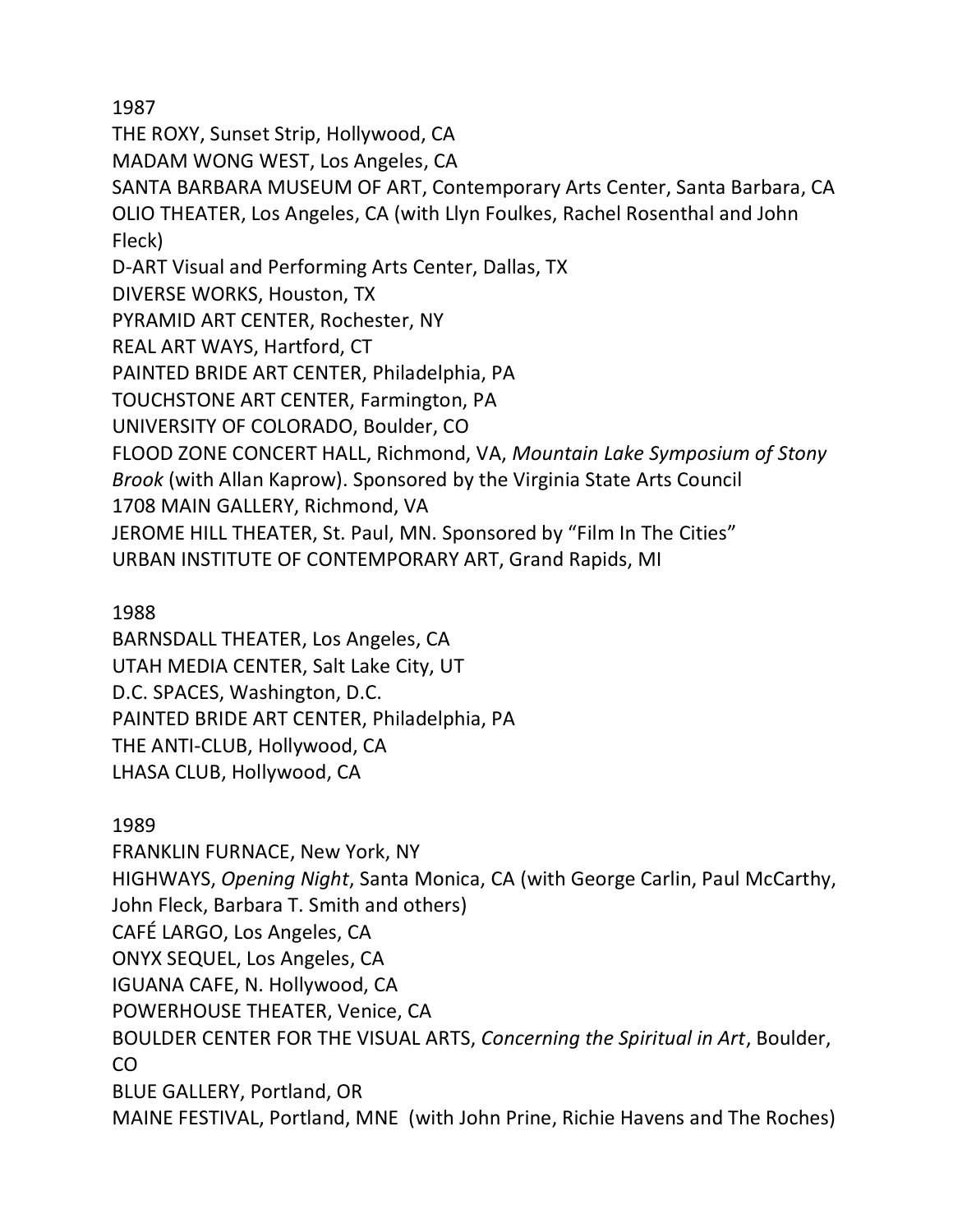## 1990 thru 1994

The Dark Bob performed almost exclusively with **The Dark Band**, an 8-member troupe of musicians, singers, actors, acrobats, storytellers and dancers, presenting *Tales From The Dark Bob*, a multi media review, at art spaces and nightclubs throughout Los Angeles.

Venues included: HIGHWAYS PERFORMANCE SPACE, Santa Monica, CA, multiple appearances LOS ANGELES POETRY FESTIVAL, Los Angeles, CA L.A.C.E. LOS ANGELES CONTEMPORARY EXHIBITIONS, *Cotton Exchange*, Los Angeles, CA 18th STREET ART COMPLEX, *As We Like It*, Santa Monica, CA THE MUSIC MACHINE, Los Angeles, CA, multiple appearances CAFE LARGO, Hollywood, CA CITY OF SANTA MONICA SUMMER ARTS FESTIVAL, *Santa Monicus: In Sea Major*, Sponsored by the City of Santa Monica, Dept. of Cultural and Recreation Services, Arts Division ALLIGATOR LOUNGE, Hollywood, CA, three appearances BOGART'S, Long Beach, CA THE BREAKAWAY, Culver City, CA CLUB LINGERIE, Hollywood, CA, two appearances PIK-ME-UP, Los Angeles, four appearances FM STATION CLUB, Burbank, CA

1997

WADSWORTH THEATER, Westwood, CA, *Allen Ginsberg's America* (with Beck, Garth Hudson, Jack Nicholson, Johnny Depp, Tom Waits, Kurt Vonnegut Jr., Red Hot Chili Peppers and others)

BEYOND BAROQUE, *Nearly Fatal Women* (with John Fleck, Anna Homler, Linda Albertano and others), Venice, CA

BARNSDALL GALLERY, Hollywood, CA

GLAXA THEATER, Silverlake, CA (with Rachel Rosenthal, John Fleck and Llyn Foulkes)

GLAXA THEATER ll, Los Angeles, CA (with Rachel Rosenthal, John Fleck and Llyn Foulkes)

DADA FESTIVAL, Los Angeles Contemporary Exhibitions, LACE Gallery, Los Angeles, CA

CRAFT & FOLK ART MUSEUM, *Go Festival*, Los Angeles, CA BARBARTA T. SMITH SALON, *Dark Night Memory*, Venice, CA

1998

FRANKLIN FURNACE, New York, NY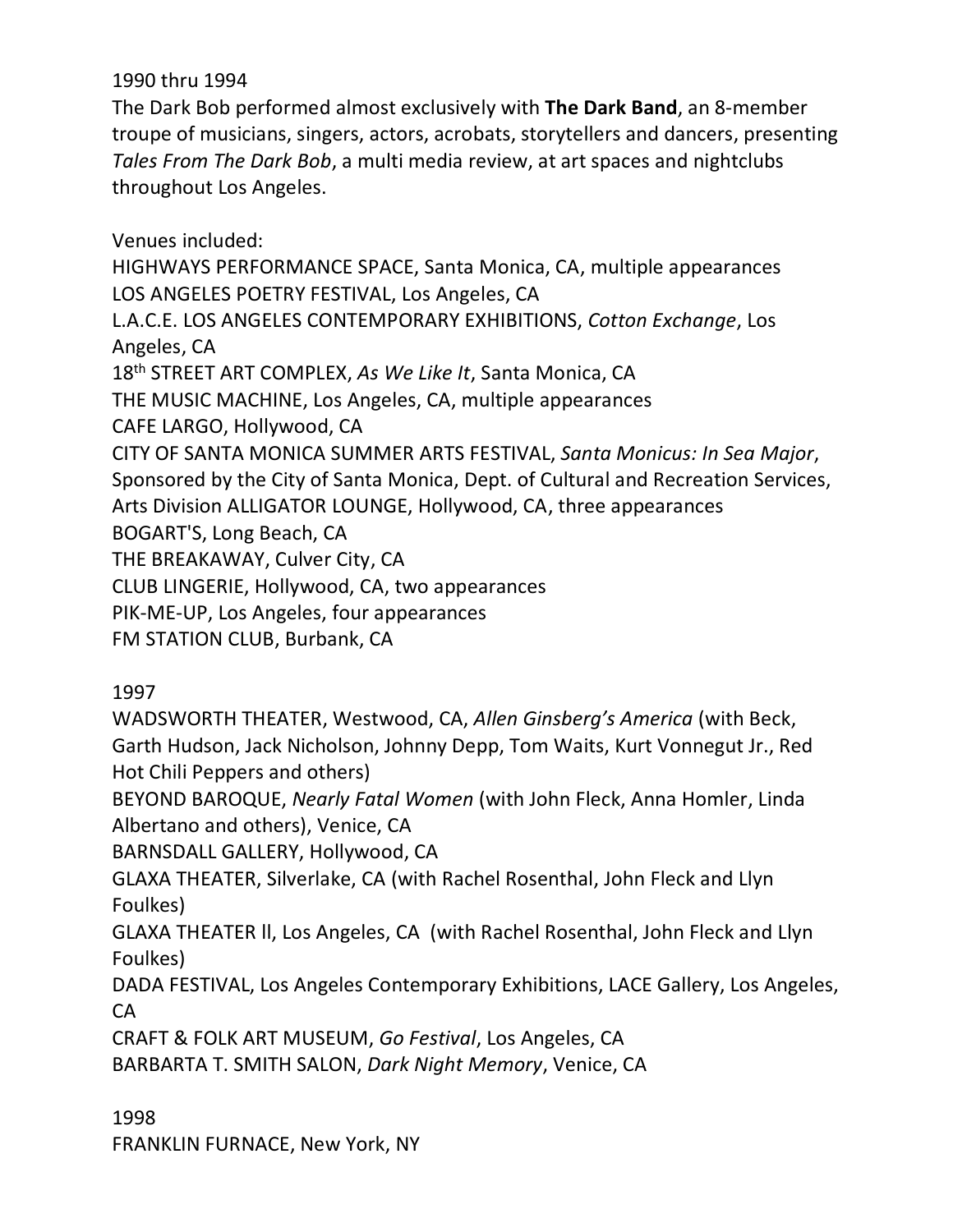## 1999 HIGHWAYS PERFORMANCE SPACE, Santa Monica, CA CAST THEATRE, *Los Angeles Poetry Festival*, Los Angeles, CA

## 2000 - 2002

ALL STARS OF LA PERFORMANCE ART

To inaugurate the opening of the L.A. outpost of New York's legendary Knitting Factory, The Dark Bob curated a retrospective overview of performance art in southern California. Broken down into eight shows that were presented in venues throughout the city, the series featured contributions from 24 artists including Linda Albertano, John Fleck, Simone Forti, George Herms, Anna Homler, Ulysses Jenkins and Johanna Went, among others.

## 2004

HIGHWAYS PERFORMANCE SPACE, Santa Monica, CA SIDESTREET GALLERY, 18<sup>th</sup> Street Arts Center, Santa Monica, CA CHURCH OF ART, *Brewery Arts Col*ony, Los Angeles, CA, (with Llyn Foulkes, George Herms and others) ARMORY CENTER FOR THE ARTS, *Whose Who's California*, (with Marnie Weber, Cheri Gaulke, Richard Newton, Susan Mogul and others), Pasadena, CA EARJAM NEW MUSIC FESTIVAL, Los Angeles, CA

## 2005 thru the Present

In 2005 The Dark Bob essentially stopped doing live performances to focus more on his music and visual art projects.

## *Notable exceptions include:*

2016

FRIENDS OF THE LOS ANGELES RIVER, *Celebrating Founder Lewis MacAdams*, Hosted by Los Angeles Mayor Eric Garcetti,

## 2009 and 2014

HIGHWAYS PERFORMANCE SPACE's *"25th Anniversary Silver Jubilee*, In 2009 and 2014, The The Dark Bob collaborated with Highways Performance Space where he curated *A Recipe for Disaster,* a two part celebration of the community of alternative artists that flourished in Los Angeles during the late '60s and '70s. Participants included Nancy Buchanan, Bob & Bob, Llyn Foulkes, Cheri Gaulke, Gronk, George Herms, Suzanne Lacy, Rudy Perez, Rachel Rosenthal, Ilene Segalove, Barbara T. Smith and Jeffrey Vallance.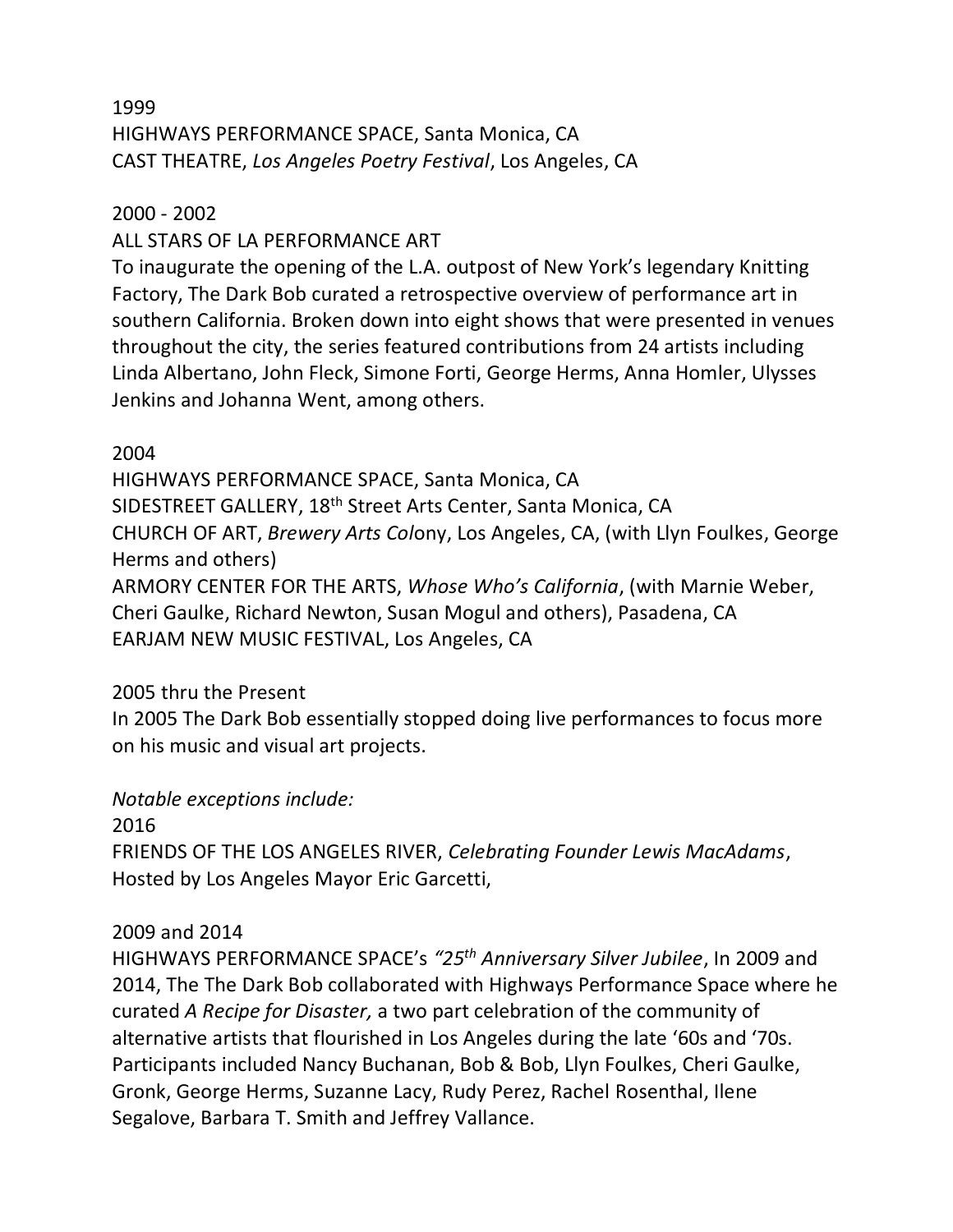HIGHWAYS PERFORMANCE SPACE, *Life in the Fast Lane*, an extension of The Dark Bob's *A Recipe for Disaster* project with Highways Performance Space, *Life in the Fast Lane* cast a wider net and featured performance art that incorporated elements of experimental choreography, music, comedy and theatre. Participating artists included Jacki Apple, Weba Garretson, Simone Gad, Michael Intriere, Marcus Kuiland-Nazario, Dan Kwong, Josie Roth, John M. White and others.

2012

TRACK 16 GALLERY, *Monkey Do!* (solo performance), Santa Monica, CA

## 2009

McCABE'S GUITAR SHOP, (with Peter Case, Dave Alvin, Stan Ridgeway, Van Dyke Parks and others), Santa Monica, CA

THE ART GUYS JUBILEE, (with Terry Allen, Joe Ely, Jad Faire, Ralph Carney and others), Houston, TX

## 2007

THEATRE OF NOTE and the CAST THEATER, (with John Fleck and Phranc), Hollywood, CA

**SELECTED PERFORMANCES BY BOB & BOB - 1975 thru 1983** *From 1975 thru 1984*  The Dark Bob created a number of historically valued performance art works as one half of the Los Angeles based, multi-media art duo Bob & Bob, which he cofounded with The Light Bob in 1974.

Bob & Bob's artworks are in museums and public collections including the Museum of Modern Art, New York, the Los Angeles County Museum of Art, L.A.'s Museum of Contemporary Art, the Getty Museum and their papers and archives are housed in the Smithsonian Institute's *Archives of American Art.* Selected Bob & Bob performances: <http://bobandbob.net/project/performances/>

## **DISCOGRAPHY – 1982 thru Present**

2020

THE DARK ALBUM, 23 song double album written and arranged by The Dark Bob. Contributions by acclaimed guitarist Nels Cline, Grammy nominated pianist Larry Goldings, Danny Frankel, and Ryan Zin. Produced by The Dark Bob and Glenn Nishida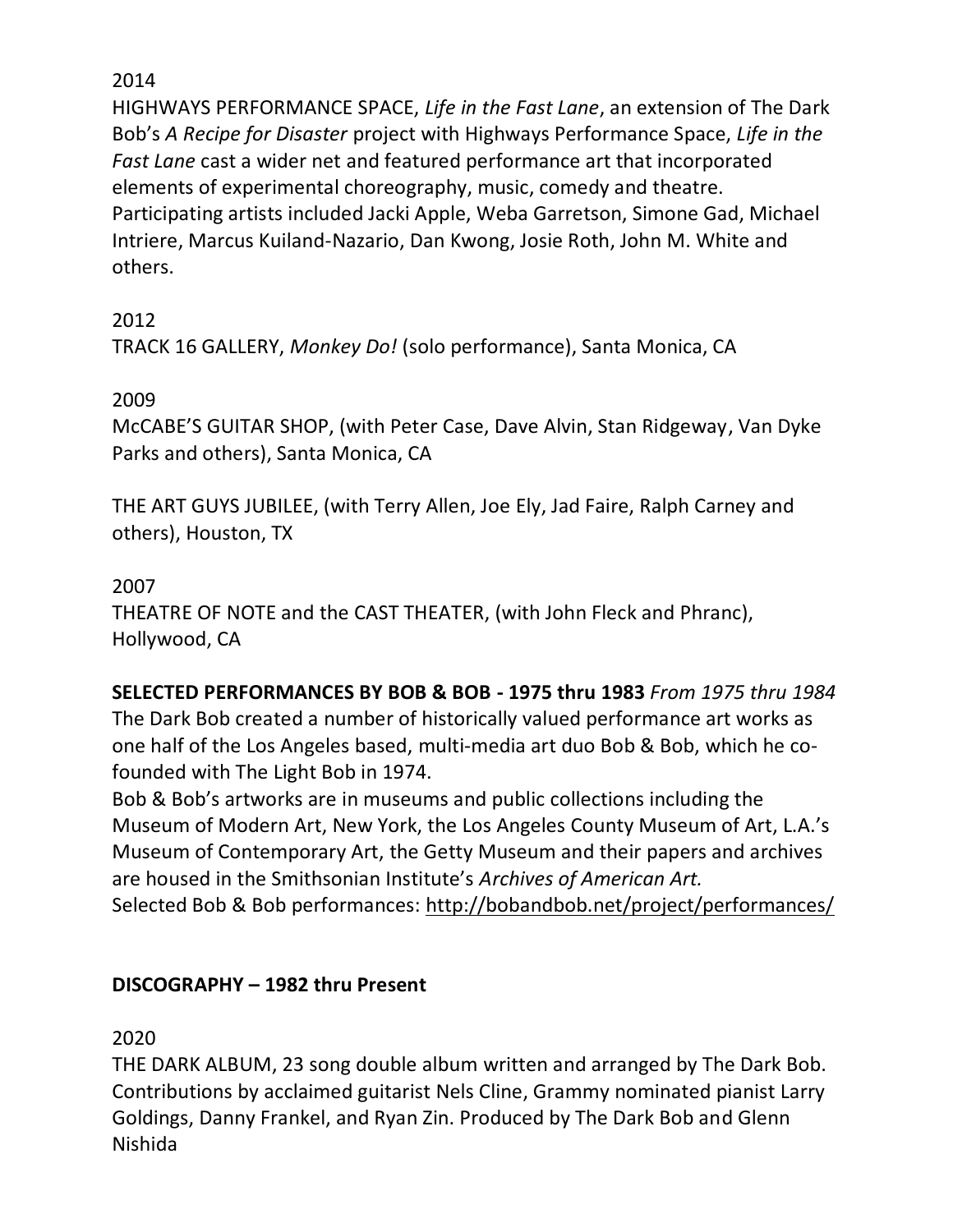MONKEY DO!, 16 songs written, arranged and performed by The Dark Bob on miniature and toy instruments. Produced by The Dark Bob and Glenn Nishida. NOTE: This reissue has been re-mastered with 2 bonus tracks (original release date 2012)

THE SADNESS OF SUPERMAN – A MUSICAL MALANGE FOR THE MAN OF STEEL, 19 compositions written, arranged and performed by The Dark Bob. Produced by The Dark Bob and Glenn Nishida. NOTE: This reissue has been re-mastered with a bonus track (original release date 2012)

## 2015

GOOD GRIEF!, 10 songs written, performed and produced by The Dark Bob and Lewis MacAdams. Contributions by 4-time Grammy nominated guitarist Nels Cline, DJ Bonebrake, Danny Frankel, Mike Bolger Horn Section, Glenn Nishida and Ryan Zin

## 2012

MONKEY DO!, 14 songs written, arranged and performed by The Dark Bob. Produced by The Dark Bob and Glenn Nishida

THE SADNESS OF SUPERMAN – A MUSICAL MALANGE FOR THE MAN OF STEEL, 19 compositions written, arranged and performed by The Dark Bob. Produced by The Dark Bob and Glenn Nishida

## 2011

ADDICTION, Single record written, produced and performed by The Dark Bob and Andy Dick for Polywog Entertainment and MITB Records

### 2010

HA HA HA HA HAPPY BIRTHDAY b/w HA HA HA HA HAPPY NEW YEAR, single record written, arranged and produced by The Dark Bob and Jack Skelly, performed by The Dark Bob, Jack Skelley and DJ Bonebrake (*DJ Bonebrake appears courtesy of Electra Records and "X" the band*)

### 2007

DEAR OXYGEN, 8 songs written, arranged, produced and performed by The Dark Bob and Lewis MacAdams

### 2005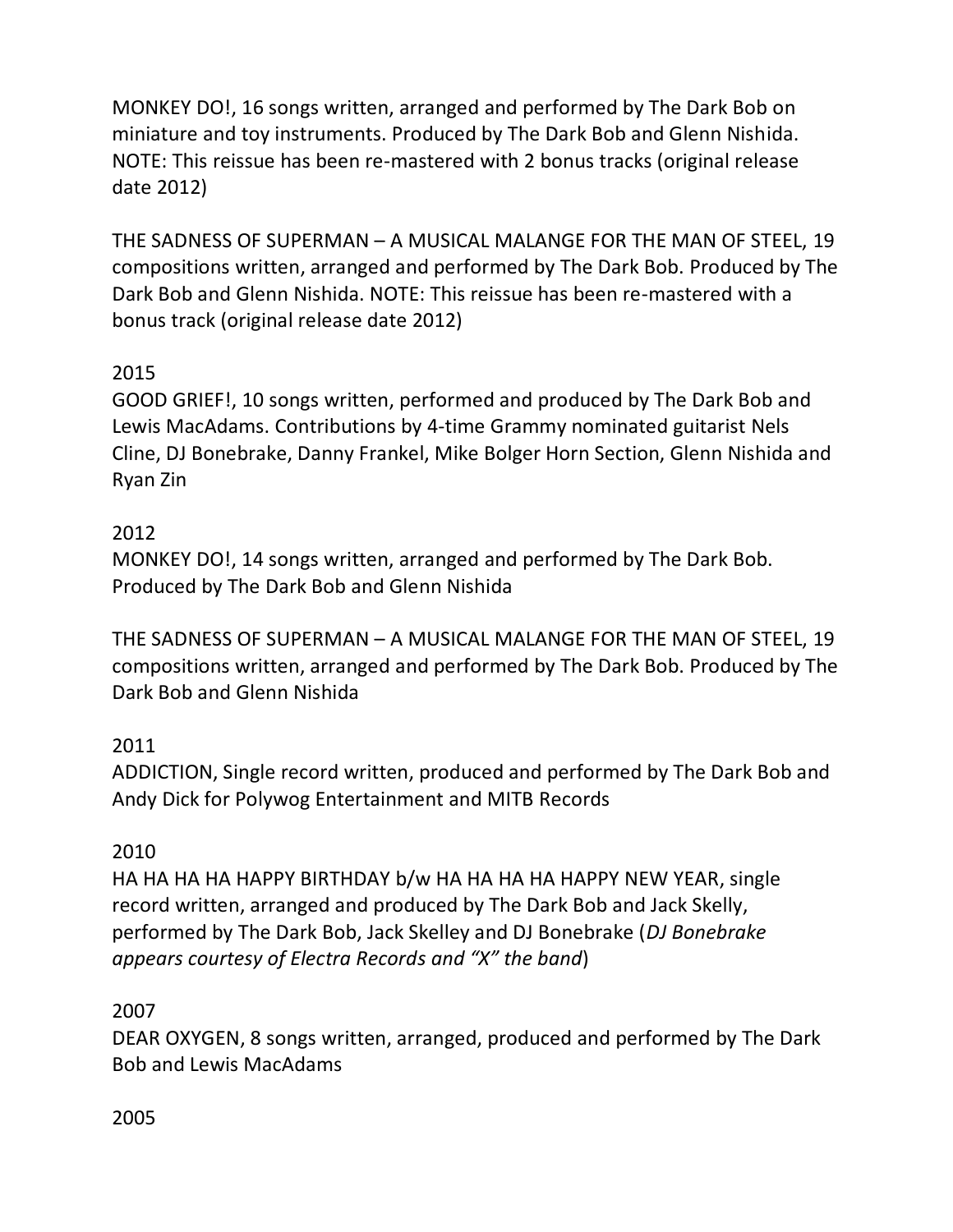STOKED!, 13 songs written, arranged and produced by The Dark Bob. Contributions by Andy Dick, 2-time Grammy nominated musician Peter Case, Grammy winner Sheldon Gomberg, Danny Frankel, DJ Bonebrake and Glenn Nishida

WHEN I GROW UP TO BE A MAN, 12 songs written, arranged and produced by The Dark Bob. Contributions by Andy Dick, Peter Case, DJ Bonebrake, Sheldon Gomberg and Danny Frankel. NOTE: Second Edition re-mastered and reissued with bonus tracks (original release date 2002)

INTIFADADAVIDA: SONGS & MONOLOGUES 1988 THRU 1998, Compilation of 14 songs with *The Dark Band*, and 5 live performance monologues by The Dark Bob

### 2002

WHEN I GROW UP TO BE A MAN, 10 songs written, arranged and produced by The Dark Bob. Contributions by Andy Dick, Peter Case, DJ Bonebrake, Sheldon Gomberg, Danny Frankel and Glenn Nishida

### 2001

KINGDOM COME, 10 songs. Contributions by Peter Case, DJ Bonebrake and Andy Dick. Produced by 3-time Grammy winner John Chelew and The Dark Bob. NOTE: This reissue has been re-mastered with 2 bonus tracks (original release date 1998). Distributed by Printed Matter, New York

### 1998

KINGDOM COME, 8 songs. Produced by John Chelew and The Dark Bob. Contributions by Andy Dick, Peter Case, DJ Bonebrake, Sheldon Gomberg and Danny Frankel. Distributed by Printed Matter, New York

### 1995

AN EVER OMINOUS DREAM: THE DARK BOB SINGS 1991-1995. 13 song anthology of songs and live performance monologues. Produced by The Dark Bob for Chronic Interactive Music, Hollywood, CA and MITB Records, Beverly Hills, CA. Distributed by Printed Matter, New York

### 1993

DANGERTOWN (with *The Dark Band*), limited edition cassette, 10 songs. Produced by The Dark Bob. Out of print.

#### 1987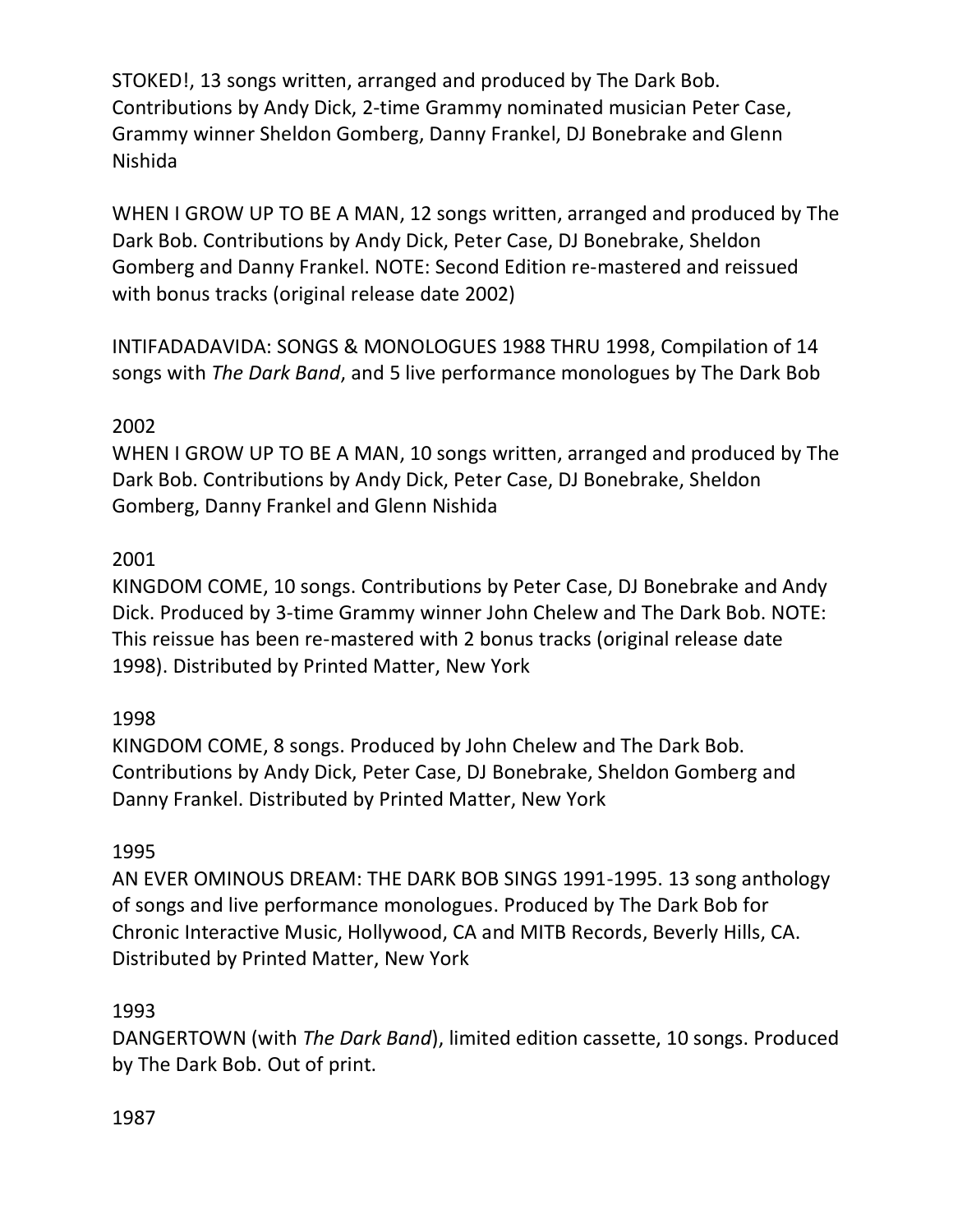UNCONTROLLABLE LOVE, 5 song vinyl EP. Produced by 2-time Grammy nominated Henry Lewy with The Dark Bob and Heidi Zin for An Illuminated Nation Records, Los Angeles. A re-mastered version with bonus tracks is scheduled for release.

## 1985

KABBALAMOBILE, commissioned by the Mark Taper Forum Theater, Los Angeles and L.A.'s Museum of Contemporary Art. Text: Rachel Rosenthal, Music: The Dark Bob. Cassette produced by The Dark Bob for M.I.T.B. Records and MOCA. Distributed by Printed Matter, New York

## 1983

THE LEAST I CAN DO b/w ON PICO, 33 1/3 rpm vinyl single. Side A: *The Least I Can Do*, Side B: *On Pico*. Written, arranged, performed and produced by The Dark Bob. Limited Edition of 1,000 released and distributed by The San Francisco Art Institute for the *Gold Coast Performance Art Festival*

## 1982

ONE BOB JOB, One-sided 12 inch vinyl LP. 3 songs by The Dark Bob. Produced by Bob & Bob. NOTE: *One Bob Job* is in the permanent collection of New York's Museum of Modern Art in the *The Steven Leiber Artist's Audio Collection* in the Department of Drawings and Prints. Credited as "Bob & Bob". Object number 854.2013.45. Requests for Audio from Scala Archives.

BEIRUT, 45rpm vinyl single. Written by Lewis MacAdams and The Dark Bob. Produced by Wippo for High Performance Records, Los Angeles, CA. NOTE: *Beirut* was subsequently re-recorded and re-released on the 2007 cd *Dear Oxygen* by Lewis MacAdams and The Dark Bob.

### **BOB & BOB DISCOGRAPHY - 1976 – 84**

From 1976 thru 1984 The Dark Bob released 7 notable recordings as one half of the Los Angeles based art duo Bob & Bob, the multi-media team he co-founded with The Light Bob in 1974.

See the DISCOGRAPHY section at www.darkbob.com for more info and audio samples.

## **THE DARK BOB - FILM and TELEVISION SOUNDTRACKS**

*Selected films and documentaries featuring songs or music by The Dark Bob:* THE RAVEN, feature film, directed by Lawrence Lanoff, starring Carmen Electra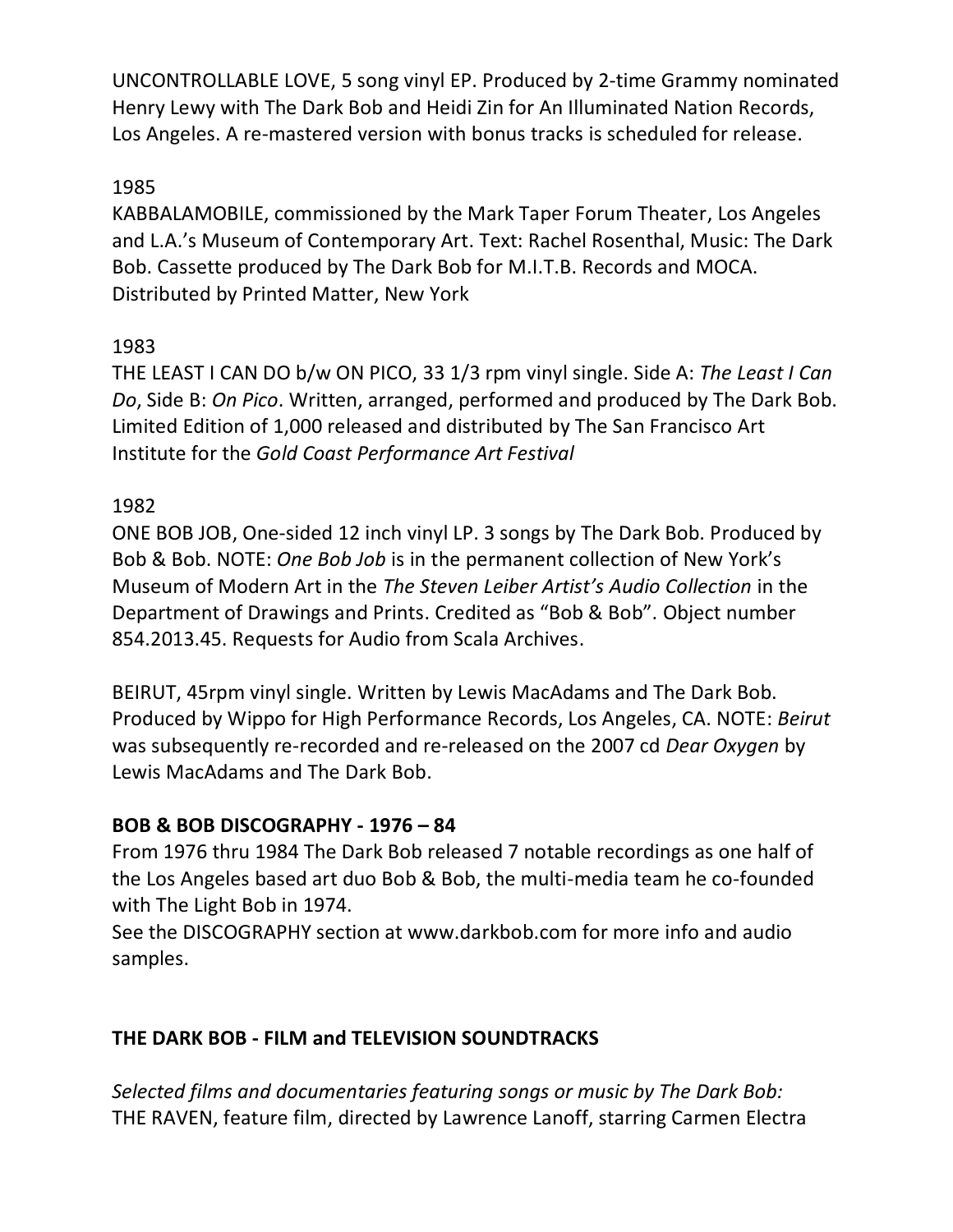DANNY ROANE: FIRST TIME DIRECTOR, feature film, directed by Andy Dick, starring Ben Stiller and Jack Black

STOKED!, film documentary by Eric Minh Swenson

YOUNG TURKS, film documentary by Stephen Seemayer and Pam Wilson THE HEART OF NO PLACE, feature film by Rika Ohara. The Dark Bob appears in the film and contributes to the soundtrack with Yoko Ono and Dieter Moebius) HOLD YOUR MUD, L.A., performance documentary by Barbara T. Smith, The Dark Bob appears and contributes to the soundtrack

THE UNDOING: FORGIVENESS, a film by Sharon Kagen, featuring a monologue by The Dark Bob

BEQUEST, short film directed by Ulysses Jenkins. The Dark Bob appears in the film and contributes to the soundtrack

PAINTING IS HELL, a film by Rachel Rosenthal w/ an appearance by The Dark Bob

*Selected Television Shows featuring songs or music by The Dark Bob:* GOOD MORNING AMERICA, television show, CBS-TV THE TALK, television show, CBS-TV THE ANDY DICK SHOW, MTV, television show LIFE & TIMES, television show, KCET–TV PBS CALIFORNIA STORIES, *Artist Profile*, hosted by Jess Marlow, KCET-TV, and PBS - TV WHERE ART HAPPENS, television show hosted by The Dark Bob, produced by Robin Gee, Directed by Wolf Bukowski, Santa Monica City TV and The 18<sup>th</sup> Street Arts Complex NPR, *Artist Profile*, by Elizabeth Perez Luna, PBS VIEWS FROM L.A., by MVC - TV

The Pacifica Network *Interview with The Dark Bob,* Pacifica Cable

## **SELECTED FILMS and VIDEO - 1983 thru Present**

2018 thru PRESENT Experimental, abstract videos (posting soon)

2020 A MILLION VIEWS, music video SINGIN' A SONG, music video

2015 RIVER BOY: THE MASK, music video with Lewis MacAdams, directed by Lisa Adams

2012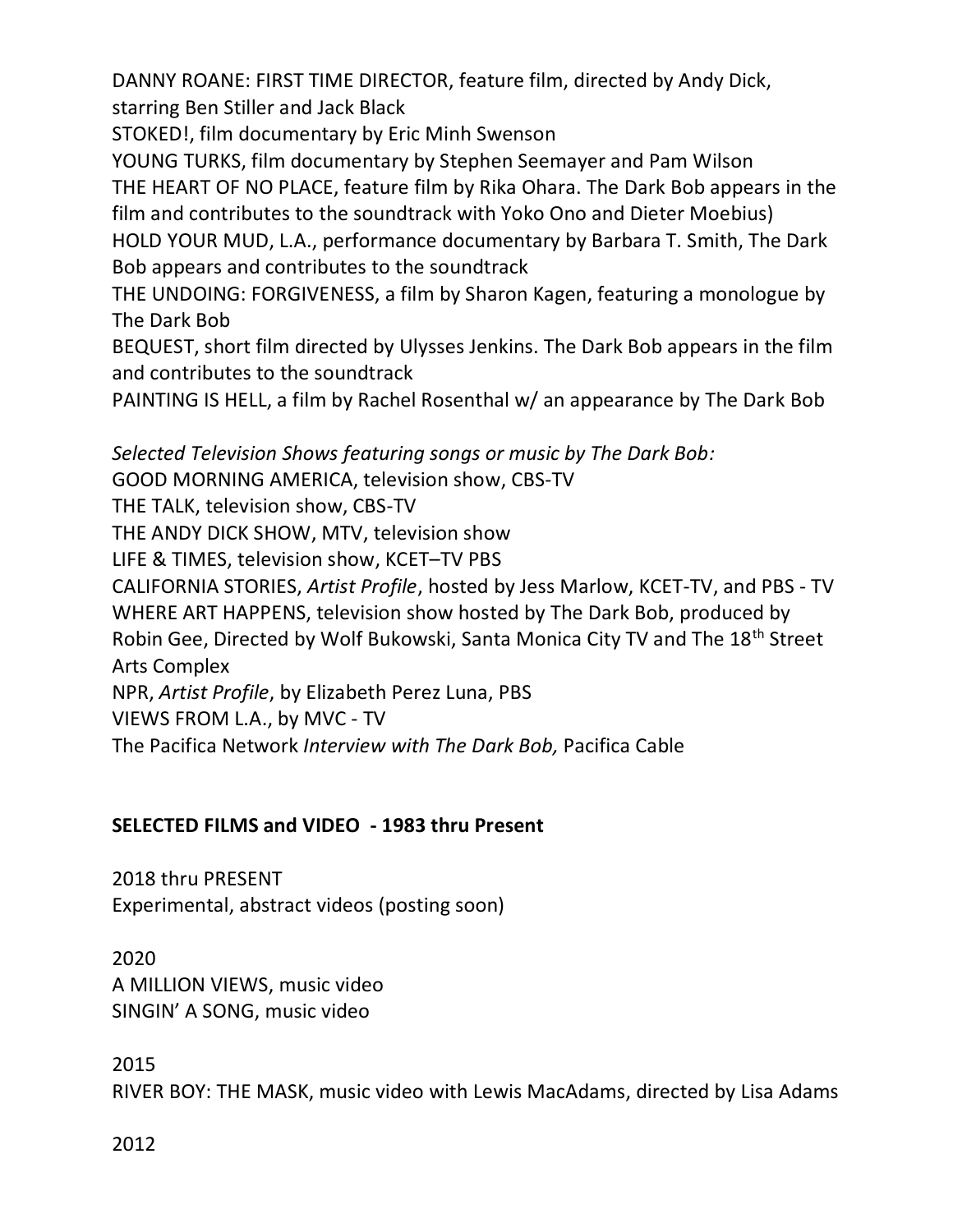THE SADNESS OF SUPERMAN, music video SIMONE, music video MONKEY SEE, MONKEY DO, music video

2009

THE PALACE OF NICOTINE, a video by The Dark Bob THE ORIGIN OF DUALITY, a video by The Dark Bob HA HA HA HA HAPPY NEW YEAR, music video, with DJ Bonebrake and Jack Skelley, filmed by Mark Walsh for LAXARTSCENE HA HA HA HA HAPPY BIRTHDAY, music video, with DJ Bonebrake and Jack Skelley, filmed by Mark Walsh for LAXARTSCENE THE HEART OF NO PLACE, feature film by Rika Ohara. The Dark Bob appears in the film and contributes to the soundtrack with Yoko Ono and Dieter Moebius) <https://www.youtube.com/watch?v=Q9eR-Wbc6Eg>

2004

PAINTING IS HELL, a film by Rachel Rosenthal w/ an appearance by The Dark Bob

2002 - 2003 THE ANDY DICK SHOW, MTV, The Dark Bob appeared in several comedy skits

WHERE ART HAPPENS, hosted by The Dark Bob, produced by Wolf Blitzer for Santa Monica City TV

BEQUEST, short film directed by Ulysses Jenkins. The Dark Bob appears in the film and contributes to the soundtrack.

2000 NIHILIST FILM FESTIVAL

2000 NIHILIST FILM FESTIVAL

2001 "Life & Times", *Artist Profile*, by Jess Marlow, KCET-TV, Los Angeles

1997 VALERY, music video filmed by The Dark Bob in Morocco.

1993 PARFECTIJED (FOR EVERYONE), music video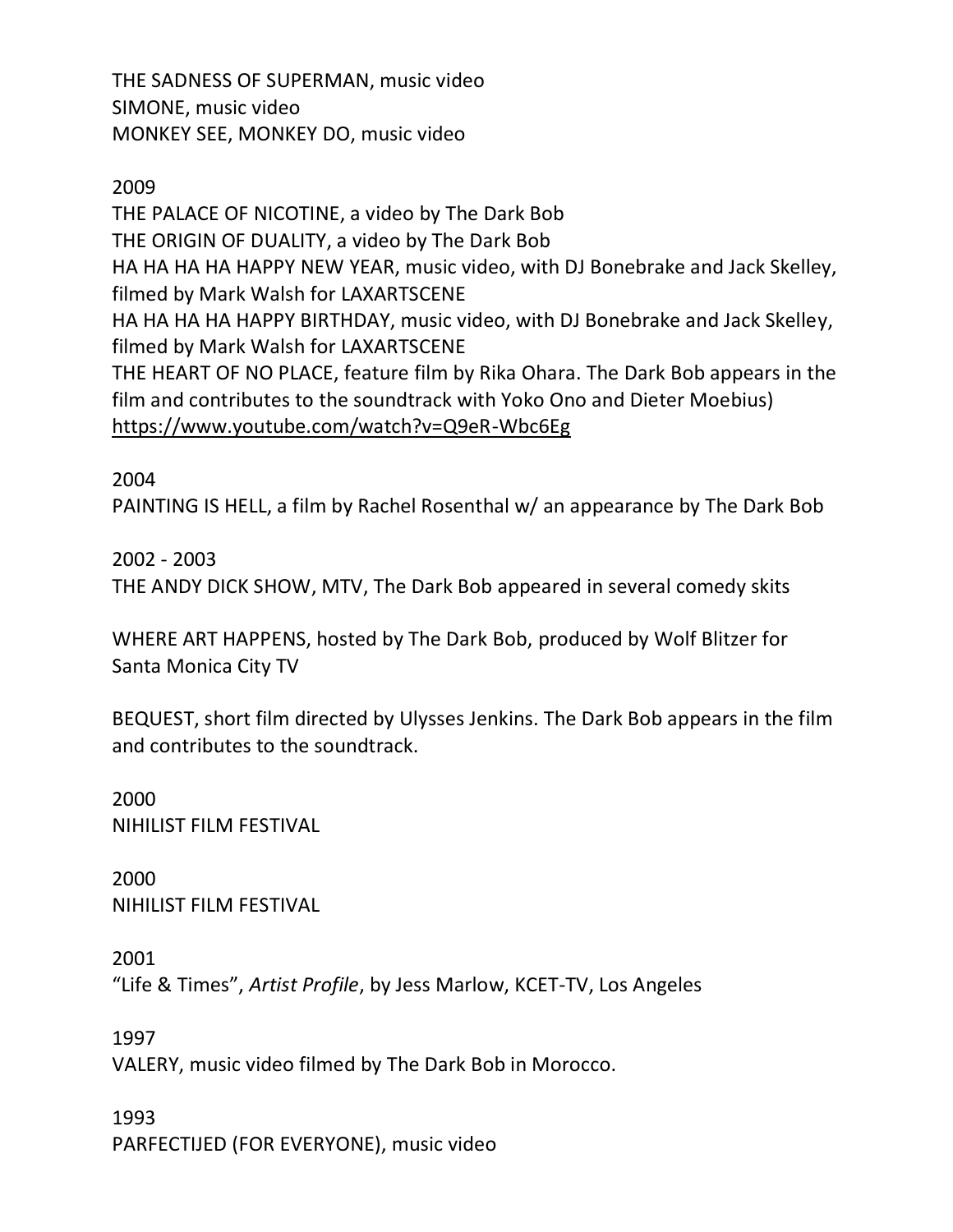THE DARK BOB - PRIVATE DETECTIVE, Feature length video, story and script by John Dorr and Lewis MacAdams. Directed by John Dorr. Produced by Metropolitan Pictures and EZTV, Hollywood, CA. (unreleased due to John Dorr's untimely death (footage available in the EZTV Archives)

### 1990

S.M.A.R.T.S. FESTIVAL, *Santa Monicus: In Sea Major* by The Dark Bob, filmed by John Dorr, of EZTV. Produced by the City of Santa Monica, Dept. of Cultural and Recreation Services, Arts Division

### 1988

MISTER WHISKER, short film written by The Dark Bob. Directed with Heidi Zin. Super 8mm film, 11 min.

### 1987

THE UNTOLD ORIGIN OF THE SUPER THE DARK BOB, short film written by The Dark Bob. Directed with Heidi Zin. Super 8mm film, 12 min.

### 1986

GOOD MORNING BALCONY, short film written by The Dark Bob. Directed with Heidi Zin. Super 8mm film, 3 min.

### 1984

A DAY AND A NIGHT IN THE LIFE AND THE DEATH, short film written and directed by The Dark Bob. Super 8mm film, 8 min. Filmed by Tom Sewell and Craig O'Rourke.

### 1983

THE FOSSIL DIG, short film written and directed by The Dark Bob. Filmed by Tom Sewell. Super 8mm film, 14 min.

THE LAUNDRY BOB, short film written and directed by The Dark Bob. Featuring Jackson Hughs. Super 8mm film, 2 min. Filmed by Tom Sewell. <https://www.youtube.com/watch?v=Tt0zNx3iw30>

### **BOB & BOB – SELECTED FILMS AND VIDEOS - 1975 thru 2021**

From 1975 thru 1982 The Dark Bob made nearly a dozen short films and videos as one half of the Los Angeles based art duo Bob & Bob, the multi-media team he cofounded in 1974.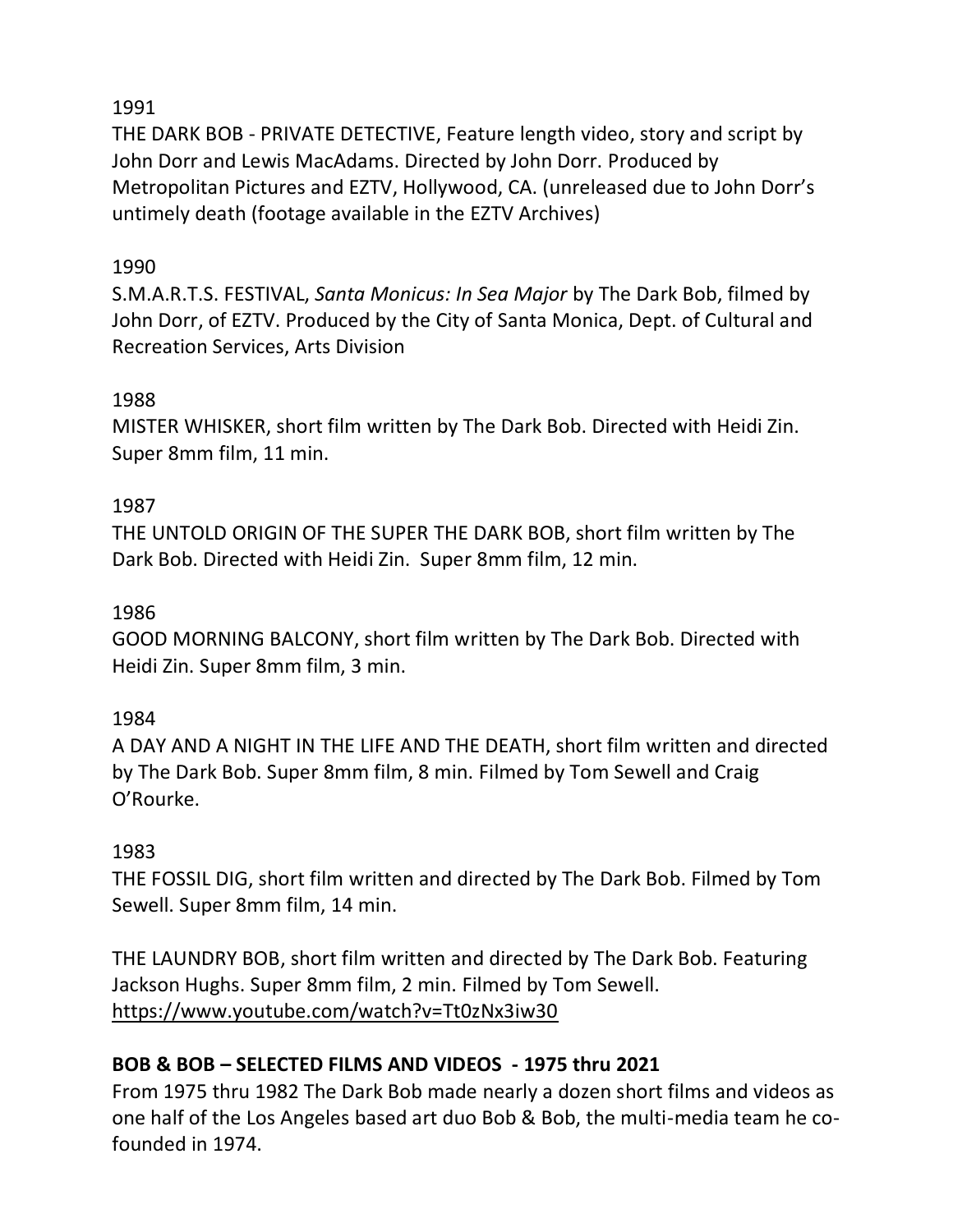ON THE SCENE, Super 8 film, 1975 A BRIEF HISTORY OF BOB & BOB, Super 8 film, 1976 A VISIT WITH BOB & BOB, video by Stephen Seemayer, 1978 TUESDAY MORNING BOBS, video by Ilene Segalove, 1979 HERE'S THE NEWS, Super 8 film, 1980 NATURE IS PERFECT, ANIMALS ARE PERFECT, WHAT ARE HUMANS?, WHO ARE BOB & BOB?, Super 8 film, 1980 THURSDAY MORNING BOBS, video by Ilene Segalove, 1982 BOB & BOB - DRAWINGS FOR A POET, video by Mark Walsh for LAXART, with Lewis MacAdams, 2014 BOB & BOB SMITHSONIAN ARCHIVE COVID INTERVIEW, with art historian Matthew Simms, 2021

#### **SELECTED LECTURES AND WORKSHOPS**

*For The Dark Bob and Bob & Bob*

MOCA, Museum of Contemporary Art, Los Angeles, CA ARTBOOK@HAUSER WIRTH GALLERY, Los Angeles, CA ART CENTER COLLEGE OF DESIGN, Pasadena, CA OTIS/PARSON SCHOOL, Los Angeles, CA CALIFORNIA INSTITUTE OF THE ARTS, Valencia, CA UNIVERSITY OF CALIFORNIA, Berkeley, CA UNIVERSITY OF CALIFORNIA, Irvine, CA SAN FRANCISCO ART INSTITUTE, San Francisco, CA STATE COLLEGE, San Francisco, CA CAMERAWORKS, San Francisco, CA SAN JOSE MUSEUM OF ART (workshop), San Jose, CA UTAH MEDIA CENTER, Salt Lake City, UT UNIVERSITY OF OREGON, Eugene, OR UNIVERSITY OF OREGON, Portland, OR TRINITY COLLEGE, Hartford, CT CLEVELAND ART INSTITUTE, Cleveland, OH THE ARCADE GALLERY, Cleveland, OH CONTEMPORARY MEDIA STUDY CENTER, Dayton, OH CAGE GALLERY, Cincinnati, OH THE ATLANTA COLLEGE OF ART, Atlanta, GA CONTEMPORARY ART CENTER, New Orleans, LA UNIVERSITY ART DEPARTMENT, Washington, D.C. UNIVERSITY OF COLORADO, Boulder, CO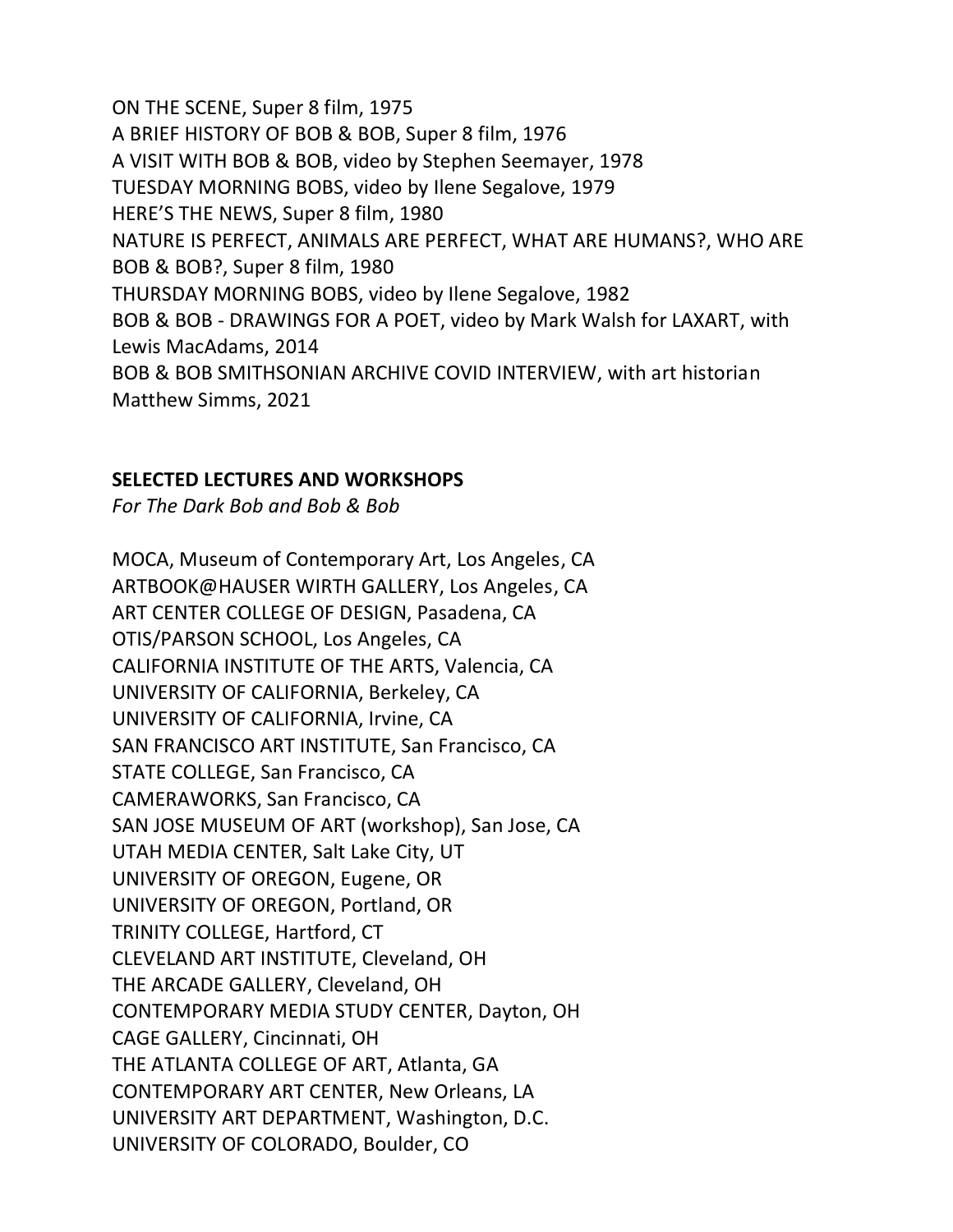UNIVERSITY OF COLORADO, Denver, CO KANSAS CITY ART INSTITUTE, Kansas City, MO TUCSON POETRY FESTIVAL (workshop), Tucson, AZ FILM IN THE CITIES (workshop), St. Paul, MN BOOKSPACE ART BOOKS, Chicago, IL ART INSTITUTE OF CHICAGO, Chicago, IL RANDOLF STREET GALLERY, Chicago, IL HALLWALLS, Buffalo, NY THE UPSTAIRS GALLERY, Tryon, NC SWAIN SCHOOL OF DESIGN, New Bedford, MA

### **SELECTED BOOKS AND CATALOGS**

*For The Dark Bob and Bob & Bob*

#### **BOOKS**

*BOB & BOB: THE FIRST FIVE YEARS*, 1980, by Linda Frye Burnham, introduction by Llyn Foulkes. 100pp. with 40 color reproductions. Published by Astro Artz, Inc., Los Angeles

*BOB & BOB: A RETRO-SELECTIVE 1980-1986*, text by Kristine McKenna, Peter Frank and Adolpho Nodal. 50pp with 28 color plates. Essay by Peter Frank, interview by Kristine McKenna. Published by Otis/Parson

*BOB & BOB: 40 MONTHS/40 STORIES*, 2016, essay by Andrew Berardini, notes by Llyn Foulkes, MITB Press/Artbook@Hauser Wirth

*CREATING THE FUTURE: ART AND LOS ANGELES IN THE 1970's*, 2014, by Michael Fallon. Published by Counterpoint Press

*ARTSPEAK: A GUIDE TO CONTEMPORARY ART: 1945-Present*, 2013, edited by Robert Atkins. Published by Abbeville Press, New York, NY

*PERFORMANCE ARTISTS TALKING IN THE EIGHTIES*, 2000, edited by Linda M. Montano. Published by University of California Press

*CATALOG LA: 1955 to 1985*, edited by Catherine Grenier*.* Published by Chronicle Press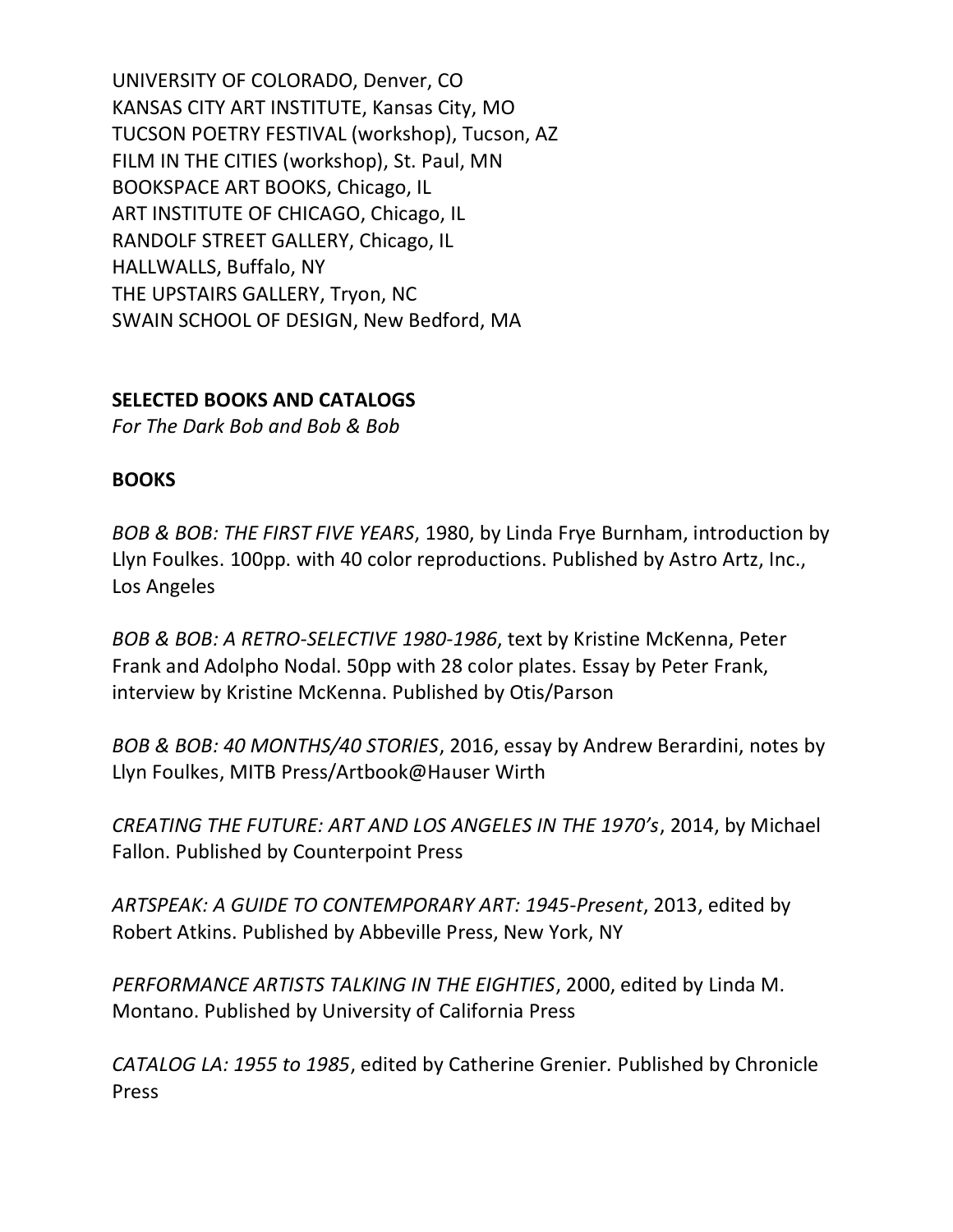*MAKING WET: The Magazine of Gourmet Bathing*, 2012, by Leonard Koren. Published by Imperfect Publishing

*PERFORMANCE ANTHOLOGY*, 1985, edited by Carl Loeffler and Nancy Frank. Published by Contemporary Arts Press, San Francisco, CA

*YOUNG TURKS*, 1981, by Stephen Seemayer. Published by Astro Artz Inc., Los Angeles, CA

#### **CATALOGS**

*UNDER THE BIG, BLACK SUN: CALIFORNIA ART 1974-1981*, 2011, essays by Paul Schimmel, Lisa Gabrielle Mark, Frances Colpitt, Peter Frank and Thomas Crow. Published by MOCA, The Museum of Contemporary Art, Los Angeles

*L.A.C.E.: THE LIVING ARCHIVE: SELECTED PUBLICATIONS & PRINT EPHEMERA FROM THE L.A.C.E. ARCHIVES 1978 – 2008*, 2010, edited by [Liz Kotz.](http://www.alibris.com/search/books/author/Kotz%2C%20Liz/aid/2755991) Published by [Lace \(Los Angeles Contemporary Exhibitions\)](http://www.alibris.com/search/books/author/Lace/aid/5828778)

*COLLABORATION LABS: SOUTHERN CALIFORNIA ARTISTS IN THE ARTIST'S SPACE MOVEMENT*, 2011, by Alex Donis. Published by 18th Street Arts Complex for The Getty Museum's Pacific *Standard Time*

*BIRTH OF AN ART CAPITAL: LOS ANGELES ART 1955-1985*, 2006, edited by Catherine Grenier. Published by Centre Pompidou, Paris, France

*L.A. RISING: SOUTHERN CALIFORNIA ARTISTS BEFORE 1980,* 2010, by [Lyn Kienholz](http://www.amazon.com/Lyn-Kienholz/e/B005JGQEJG/ref=ntt_athr_dp_pel_1) with [Barbara Isenberg](http://www.amazon.com/s/ref=ntt_athr_dp_sr_2?_encoding=UTF8&sort=relevancerank&search-alias=books&ie=UTF8&field-author=Barbara%20Isenberg) and edited by [Corinne Nelson,](http://www.amazon.com/s/ref=ntt_athr_dp_sr_4?_encoding=UTF8&sort=relevancerank&search-alias=books&ie=UTF8&field-author=Corinne%20Nelson) 2010. Published by the Getty Research Institute and the California International Arts Foundation

*PUBLIC SPIRIT*, 1980 catalog, organized by Los Angeles Contemporary Exhibitions (LACE), Highland Art Agency and High Performance Magazine

*HUMOR IN ART*, 1983, essay by John McCowsky. Published by Media Center, Buffalo, NY

*PERFOTIJD*, 1983 catalog, essay by W. Van Kempen. *International Performance Art Festival* organized by Lantaren Venster. Published by Lantaren Venster, Rotterdam and Amsterdam, Holland